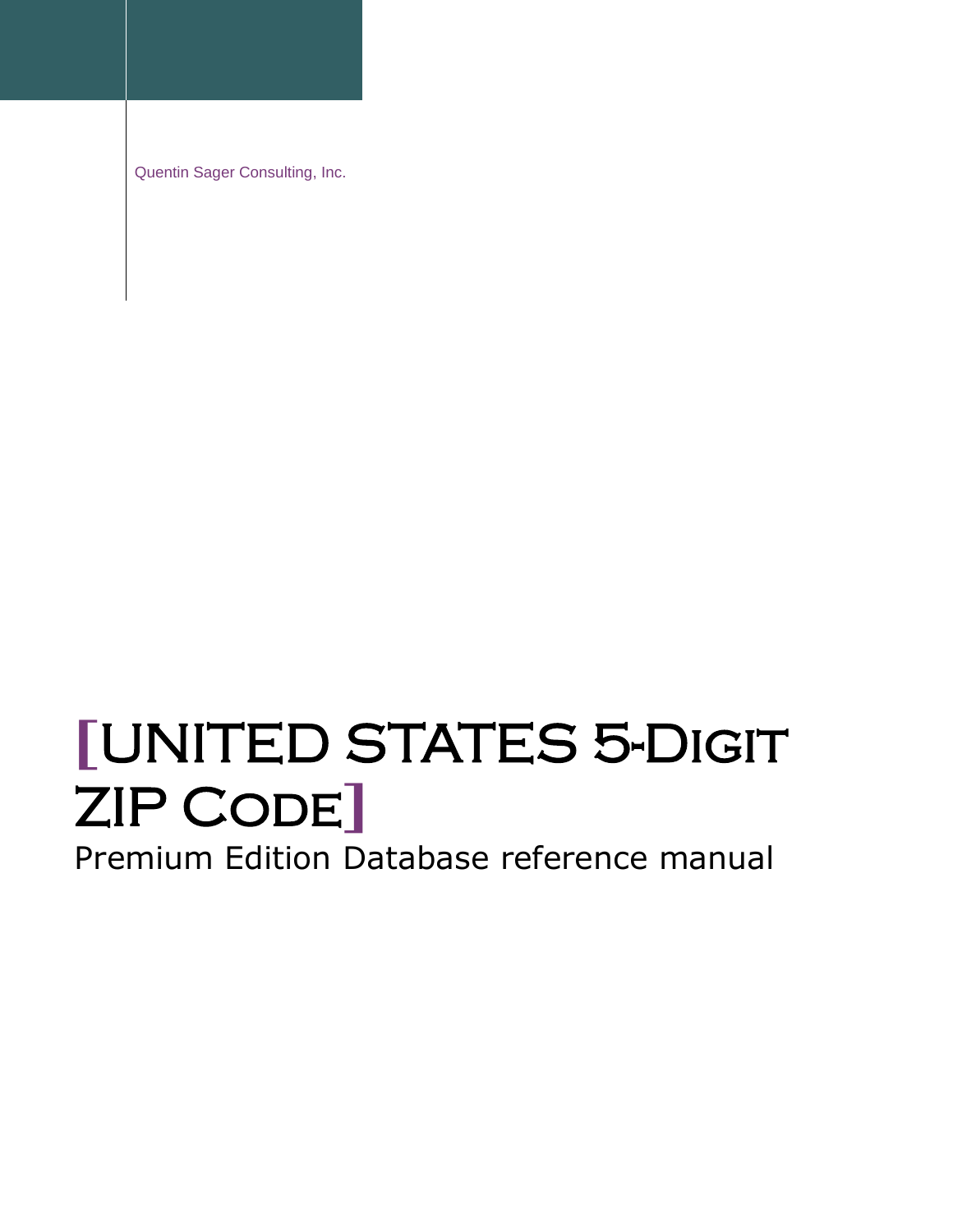This document contains the data set and file specifications for the United States 5-Digit ZIP Code Premium Edition database. These specifications are subject to change without notice. The data it describes is furnished under a license agreement, and may be used or copied only in accordance with the terms of the license agreement.

United States 5-Digit ZIP Code Premium Edition Reference Manual Revised: August 7, 2016

#### Published by: **Quentin Sager Consulting, Inc. 1589 South Wallace Point Crystal River, FL 34429**

Copyright © 2016 Quentin Sager Consulting, Inc. All rights reserved.

No part of this publication may be reproduced in any form, in an electronic retrieval system or otherwise, without the prior written permission of Quentin Sager Consulting, Inc.

#### **Disclaimer and Limitation of Liability**

The information provided in this document is directed solely to users who have the appropriate degree of experience to understand and interpret its contents in accordance with generally accepted engineering, industry, or other professional standards and applicable regulations.

NO REPRESENTATION OR WARRANTY IS MADE THAT THE INFORMATION IS TECHNICALLY ACCURATE OR SUFFICIENT OR CONFORMS TO ANY STATUTE, GOVERNMENTAL RULE OR REGULATION, AND FURTHER NO REPRESENTATION OR WARRANTY IS MADE OF MERCHANTABILITY OR FITNESS FOR ANY PARTICULAR PURPOSE OR AGAINST INFRINGEMENT OF INTELLECTUAL PROPERTY RIGHTS. QUENTIN SAGER CONSULTING SHALL NOT BE LIABLE, BEYOND THE AMOUNT OF ANY SUM RECEIVED IN PAYMENT BY QUENTIN SAGER CONSULTING FOR THIS DOCUMENT, WITH RESPECT TO ANY CLAIM, AND IN NO EVENT SHALL QUENTIN SAGER CONSULTING BE LIABLE FOR LOST PROFITS OR OTHER INCIDENTAL OR CONSEQUENTIAL DAMAGES. QUENTIN SAGER CONSULTING EXPRESSLY ADVISES THAT ANY AND ALL USE OF OR RELIANCE UPON THE INFORMATION PROVIDED IN THIS DOCUMENT IS AT THE RISK OF THE USER.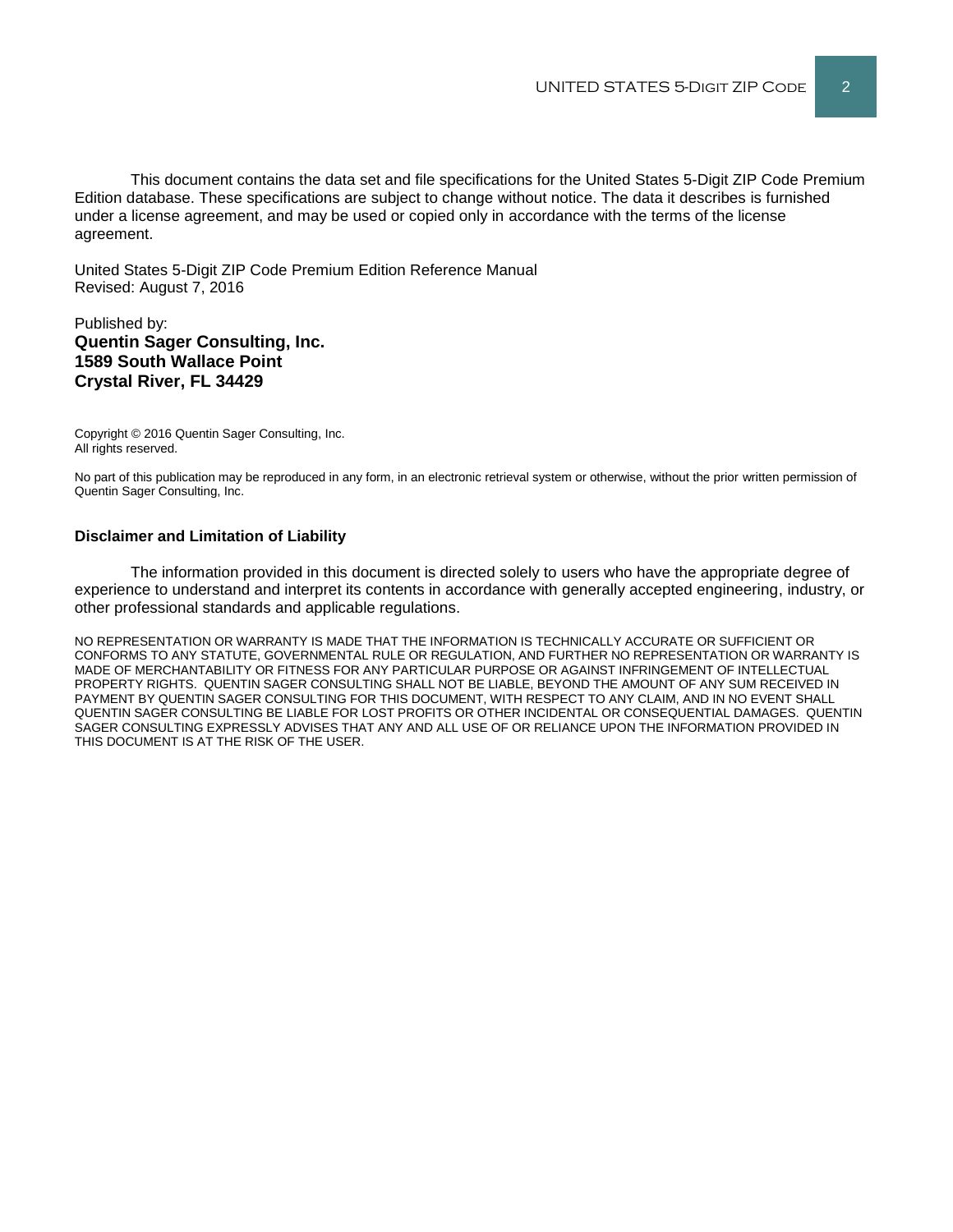# File Names and Descriptions

Each table *(file)* in the United States 5-Digit ZIP Code Premium Edition database is delivered in flat, delimited text file format (commonly referred to as comma-separated-value or CSV format). The United States 5- Digit ZIP Code Premium Edition database is easily imported to and accessed through most contemporary database engines including (but not limited to) MySQL, PostgreSQL, SQLite, Oracle, IBM DB2, Microsoft SQL Server, Microsoft Access, or similar tool.

The data can be imported as either US-ASCII or Unicode UTF-8 text. For each file in the United States 5- Digit ZIP Code Premium Edition database; the first row contains field names (column headers), fields are terminated by a single comma "," character, fields are optionally enclosed using a double quote character, and lines (rows) are terminated with a two character carriage return line feed  $(CR + LF)$  sequence.

|                | Primary data contents                      |
|----------------|--------------------------------------------|
| us_premium.txt | United States 5-Digit ZIP Code Master File |
| counties.txt   | FIPS county code cross-reference data      |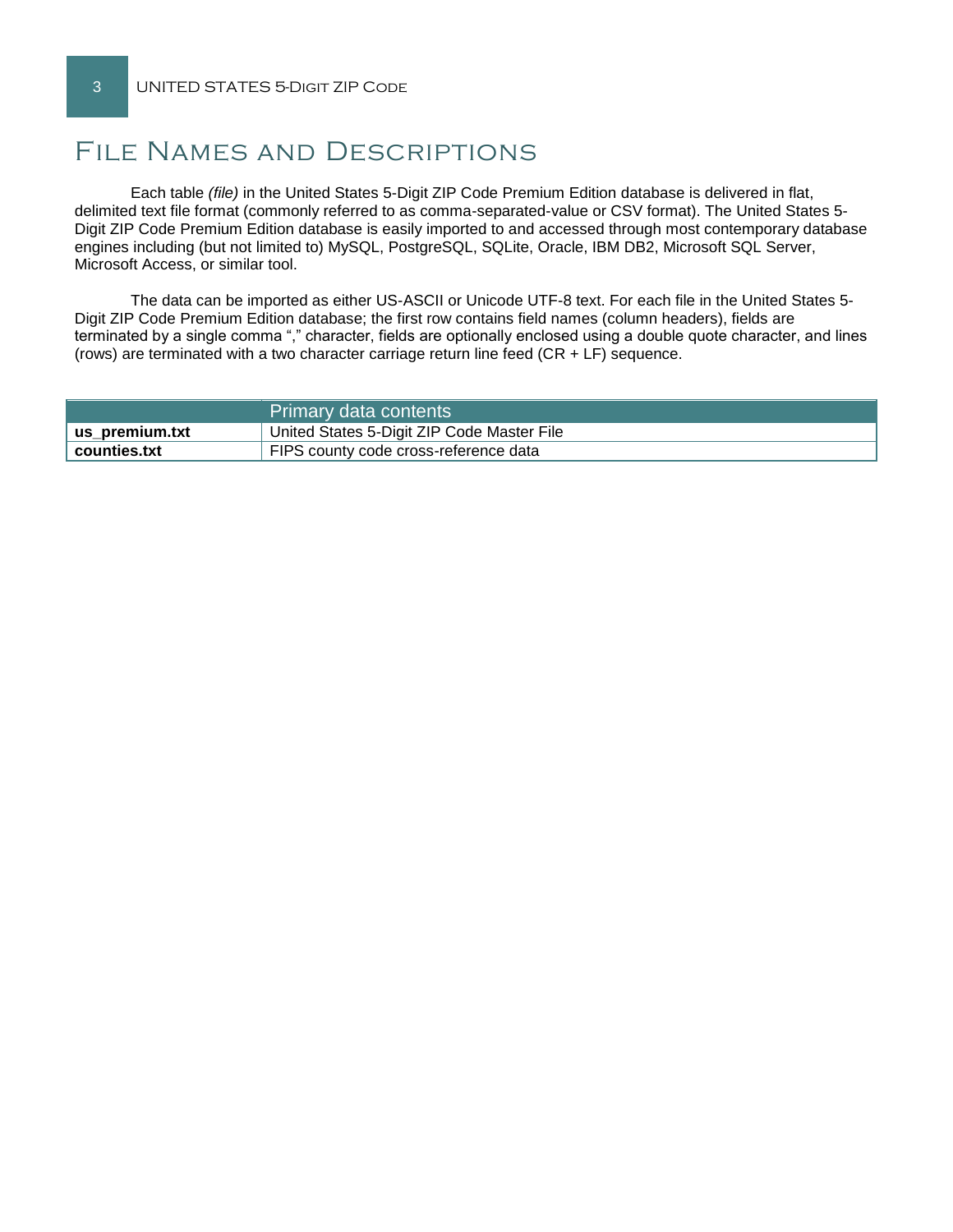# Record Layouts and Field Descriptions

## **FILE: us\_premium.txt**

| <b>Field</b>        | <b>Description</b>                                                                                                                                                                                                                                                                                                      |  |  |
|---------------------|-------------------------------------------------------------------------------------------------------------------------------------------------------------------------------------------------------------------------------------------------------------------------------------------------------------------------|--|--|
| <b>ZIP</b>          | USPS 5-digit (Zone Improvement Plan) ZIP Code                                                                                                                                                                                                                                                                           |  |  |
| <b>City</b>         | The city, community, station or other name for the ZIP Code area.                                                                                                                                                                                                                                                       |  |  |
| <b>Abbreviation</b> | The USPS abbreviation for the City name.                                                                                                                                                                                                                                                                                |  |  |
| <b>CountyName</b>   | Name of the predominate county or county equivalency the ZIP Code is located in                                                                                                                                                                                                                                         |  |  |
| <b>StateName</b>    | The full name for the state or territory the ZIP Code is located in                                                                                                                                                                                                                                                     |  |  |
| <b>State</b>        | The USPS standard 2-letter abbreviation for the state or territory the ZIP Code is<br>located in.                                                                                                                                                                                                                       |  |  |
| <b>CityType</b>     | USPS recognition of the City name when used with this ZIP Code                                                                                                                                                                                                                                                          |  |  |
|                     | P – the specified city name is the official USPS city name for this ZIP Code. Each<br>$\bullet$<br>ZIP Code will have only one "P" type record.<br>$A$ – the city name is an acceptable alternate for use with this ZIP Code<br>$\bullet$<br>$N$ – the specified city name is not acceptable for use with this ZIP Code |  |  |
| ZipType             | The ZIP Code definition or type for delivery purposes.                                                                                                                                                                                                                                                                  |  |  |
|                     | S - A standard ZIP Code<br>P - A ZIP Code used only for Post Office Boxes<br>$\bullet$<br>$U - A ZIP$ Code used for a unique organization<br>$\bullet$<br>M - An APO/FPO (Military) ZIP Code                                                                                                                            |  |  |
| <b>FIPS</b>         | 5-digit Federal Information Processing Standard FIPS PUB 55 county code for the<br>county the ZIP Code is located in. This value is the 2-digit FIPS state code combined<br>with the 3-digit FIPS county code.                                                                                                          |  |  |
| <b>AreaCode</b>     | Predominate 3-digit telephone area code                                                                                                                                                                                                                                                                                 |  |  |
| <b>Overlay</b>      | Additional telephone area codes in use when the predominate telephone area code is<br>an overlayed area code. Multiple entries are separated by an ASCII forward slash "I"<br>character.                                                                                                                                |  |  |
| <b>TimeZone</b>     | The time zone the ZIP Code is located in. Counties split between time zones are Gulf,<br>FL; South Central, AK; Idaho, ID; Kearny, KS; Cherry, NE; McKenzie, ND; Morton, ND;<br>Jones, SD; and Stanley, SD.<br>$AK - Alaska$                                                                                            |  |  |
|                     | AS - (American) Samoa<br>$AT - Atlantic$<br>CA - Caroline                                                                                                                                                                                                                                                               |  |  |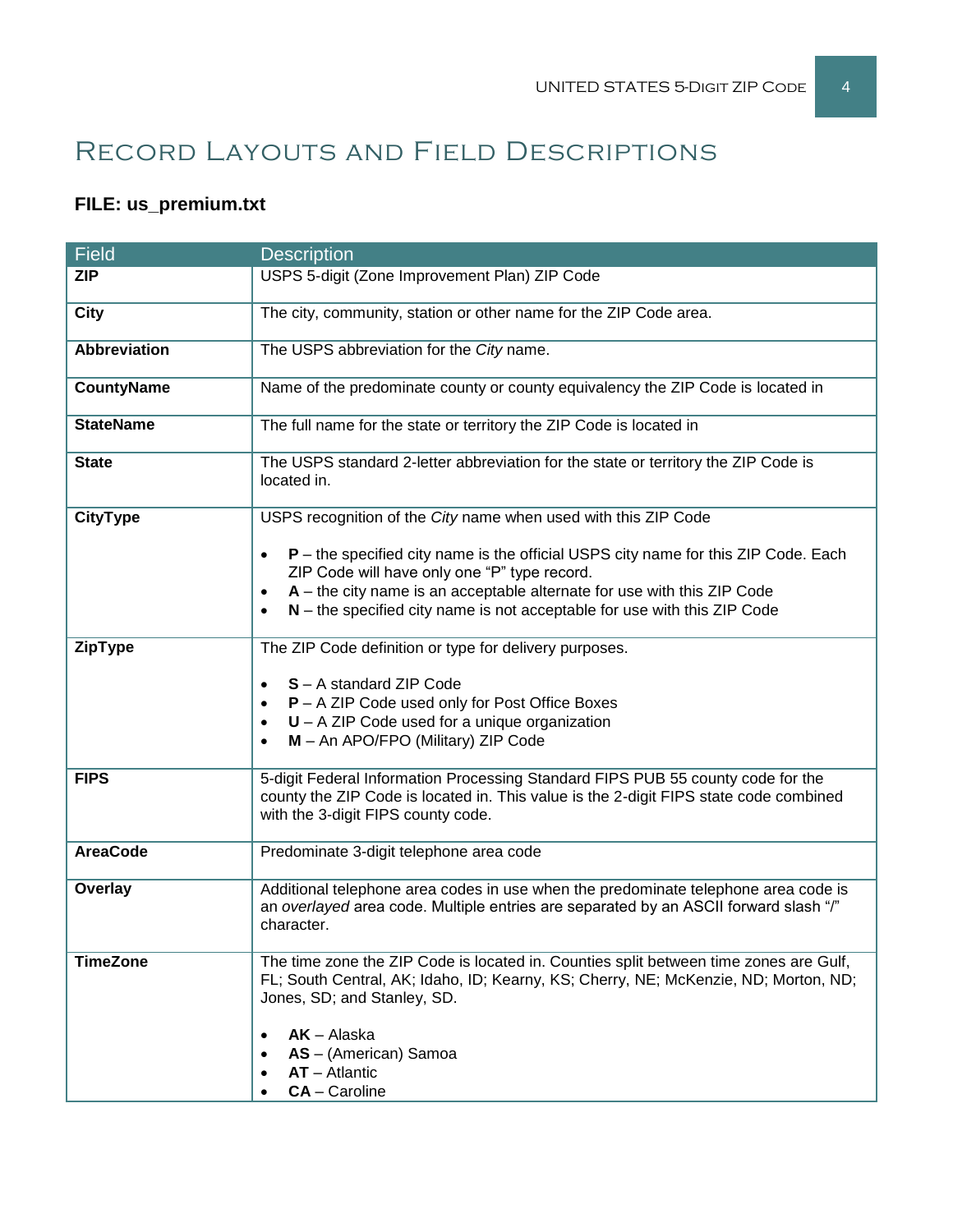|            | $CH - Chamorro$<br>$\bullet$                                                                                       |
|------------|--------------------------------------------------------------------------------------------------------------------|
|            | $CT - Central$<br>$\bullet$                                                                                        |
|            | $ET - Eastern$<br>$\bullet$                                                                                        |
|            | $HT - Hawaii-Aleutian$<br>$\bullet$                                                                                |
|            | $MA - Marshall$<br>$\bullet$                                                                                       |
|            | $MT - M$ ountain<br>$\bullet$                                                                                      |
|            | $NT - Newtondland$                                                                                                 |
|            | $PA - Palau$                                                                                                       |
|            |                                                                                                                    |
|            | <b>PT</b> – Pacific<br>$\bullet$                                                                                   |
|            | <b>EE</b> - Eastern European<br>$\bullet$                                                                          |
|            | CE - Central European<br>$\bullet$                                                                                 |
|            | WE - Western European<br>$\bullet$                                                                                 |
|            |                                                                                                                    |
| <b>DST</b> | Y/N indicator specifying whether daylight savings time is recognized                                               |
|            |                                                                                                                    |
| <b>UTC</b> | Coordinated Universal Time (UTC) offset for the ZIP code geographic location. Format                               |
|            | is $+\$ -HH:MM.                                                                                                    |
|            |                                                                                                                    |
| Olson      | Internet Assigned Numbers Authority (IANA) Time Zone Database time zone identifier,                                |
|            | also known as the Olson time zone ID, for the ZIP code geographic location.                                        |
|            |                                                                                                                    |
|            | The IANA time zone database is also known as the tz database, the zoneinfo database,<br>and/or the Olson database. |
|            |                                                                                                                    |
|            |                                                                                                                    |
| Latitude   | Latitude in decimal degrees to the geographic center of the ZIP Code                                               |
|            |                                                                                                                    |
| Longitude  | Longitude in decimal degrees to the geographic center of the ZIP Code                                              |
|            |                                                                                                                    |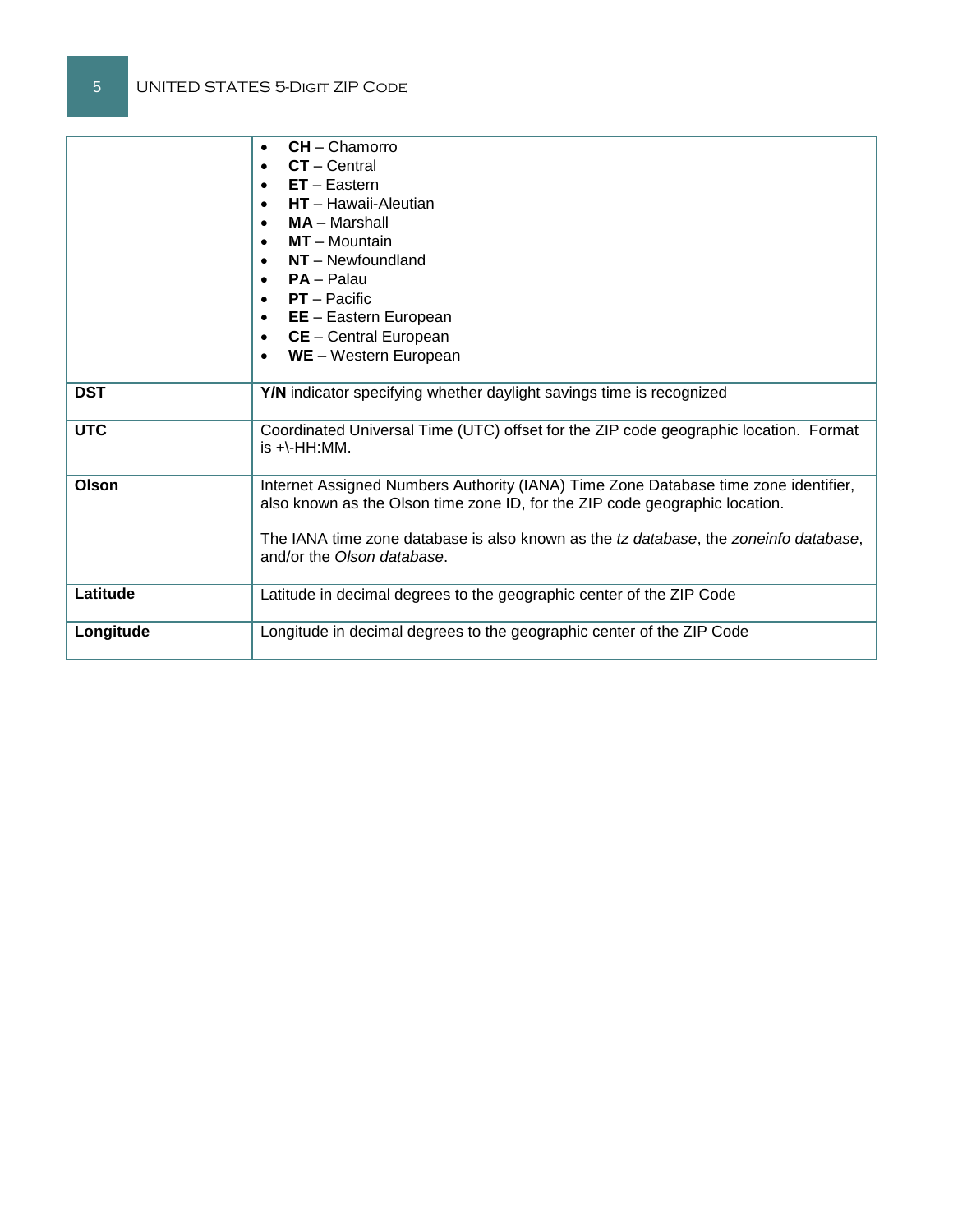| <b>Field</b>      | <b>Description</b>                                                                         |
|-------------------|--------------------------------------------------------------------------------------------|
| <b>FIPS</b>       | 5-digit Federal Information Processing Standard county code.                               |
| <b>CountyName</b> | Name of the county                                                                         |
| <b>State</b>      | USPS standard 2-letter abbreviation for the state or territory the ZIP Code is located in. |
| <b>Pop2000</b>    | Total year 2000 population for the county.                                                 |
| PopEst2001        | Total year 2001 estimated population for the county.                                       |
| PopEst2002        | Total year 2002 estimated population for the county.                                       |
| PopEst2003        | Total year 2003 estimated population for the county.                                       |
| PopEst2004        | Total year 2004 estimated population for the county.                                       |
| PopEst2005        | Total year 2005 estimated population for the county.                                       |
| HousingUnits2000  | The number of housing units within the county.                                             |
| <b>LA MILES</b>   | County land area in square miles.                                                          |
| <b>WA MILES</b>   | County water area in square miles.                                                         |
| CountyNameType    | Government administrative classification for the county.                                   |
| <b>CountySeat</b> | County government center                                                                   |

### **FIELD DESCRIPTIONS: counties.txt**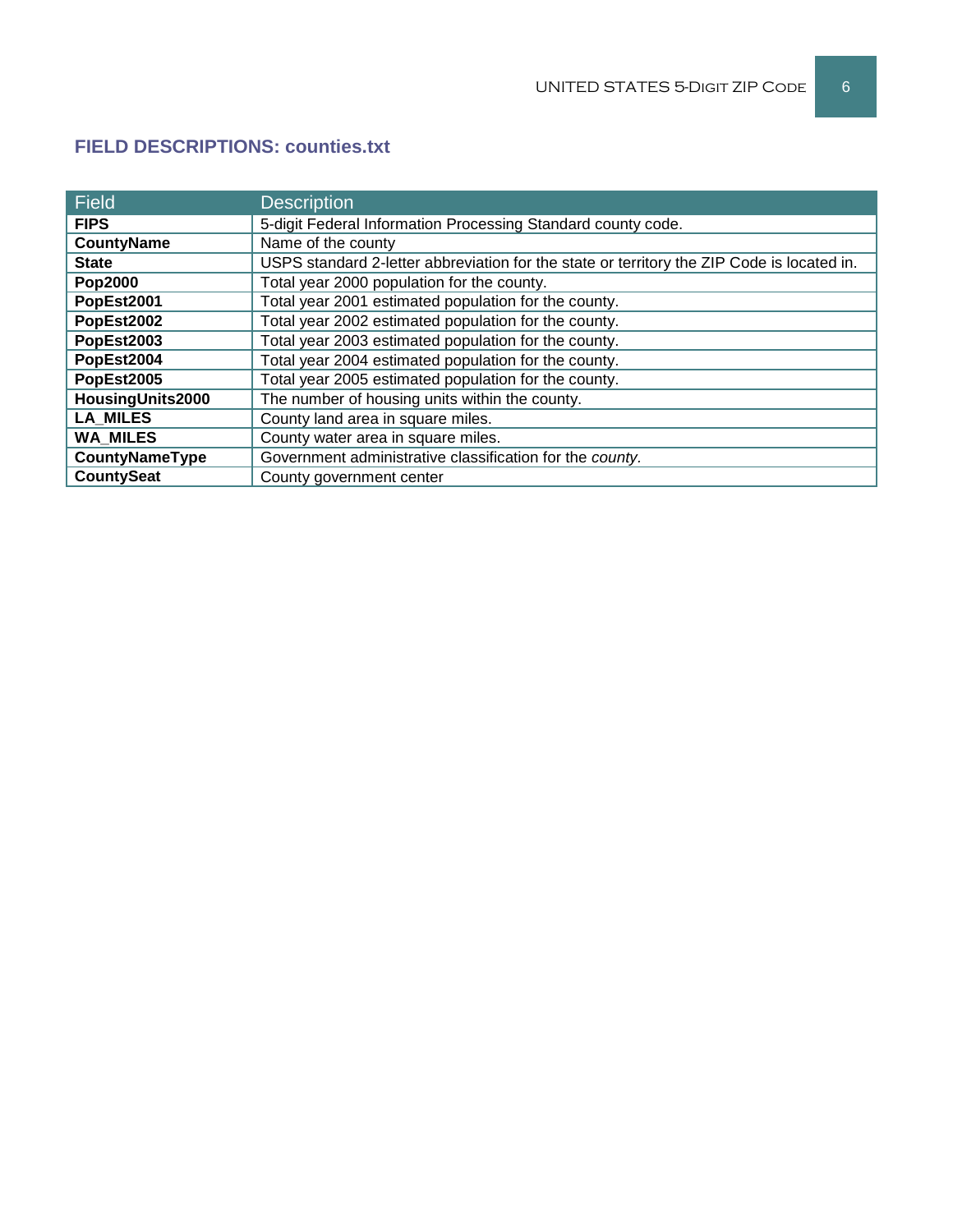## SQL Scripts and Schemas

#### **MySQL**

CREATE TABLE `zipcodes` ( `ZIP` CHAR(5) NOT NULL, `City` VARCHAR(64) DEFAULT NULL, `Abbreviation` VARCHAR(13) DEFAULT NULL, `CountyName` VARCHAR(64) DEFAULT NULL, `StateName` VARCHAR(64) DEFAULT NULL, `State` CHAR(2) DEFAULT NULL, `CityType` CHAR(1) DEFAULT NULL, `ZipType` CHAR(1) DEFAULT NULL, `FIPS` CHAR(5) DEFAULT NULL, `AreaCode` CHAR(3) DEFAULT NULL, `Overlay` VARCHAR(28) DEFAULT NULL, `TimeZone` CHAR(2) DEFAULT NULL, `DST` CHAR(1) DEFAULT NULL, `UTC` CHAR(6) DEFAULT NULL, `Olson` VARCHAR(128) DEFAULT NULL, `Latitude` DOUBLE DEFAULT 0, `Longitude` DOUBLE DEFAULT 0, PRIMARY KEY (`ZIP`)); CREATE TABLE `us\_alternate` ( `ZipCode` CHAR(5) NOT NULL, `ZipType` CHAR(1) DEFAULT NULL, `CityType` CHAR(1) DEFAULT NULL, `City` VARCHAR(64) DEFAULT NULL, `State` CHAR(2) DEFAULT NULL, KEY (`ZipCode`)); CREATE TABLE `counties` ( `FIPS` CHAR(5) NOT NULL, `CountyName` VARCHAR(64) DEFAULT NULL, `State` CHAR(2) DEFAULT NULL, `Pop2000` DOUBLE DEFAULT 0, `Pop2009` DOUBLE DEFAULT 0, `Pop2010` DOUBLE DEFAULT 0, `LandAreaSquareMiles` DOUBLE DEFAULT -1, `WaterAreaSquareMile` DOUBLE DEFAULT -1,

`CountyType` VARCHAR(128) DEFAULT NULL, `County\_Seat` VARCHAR(64) DEFAULT NULL, PRIMARY KEY (`FIPS`));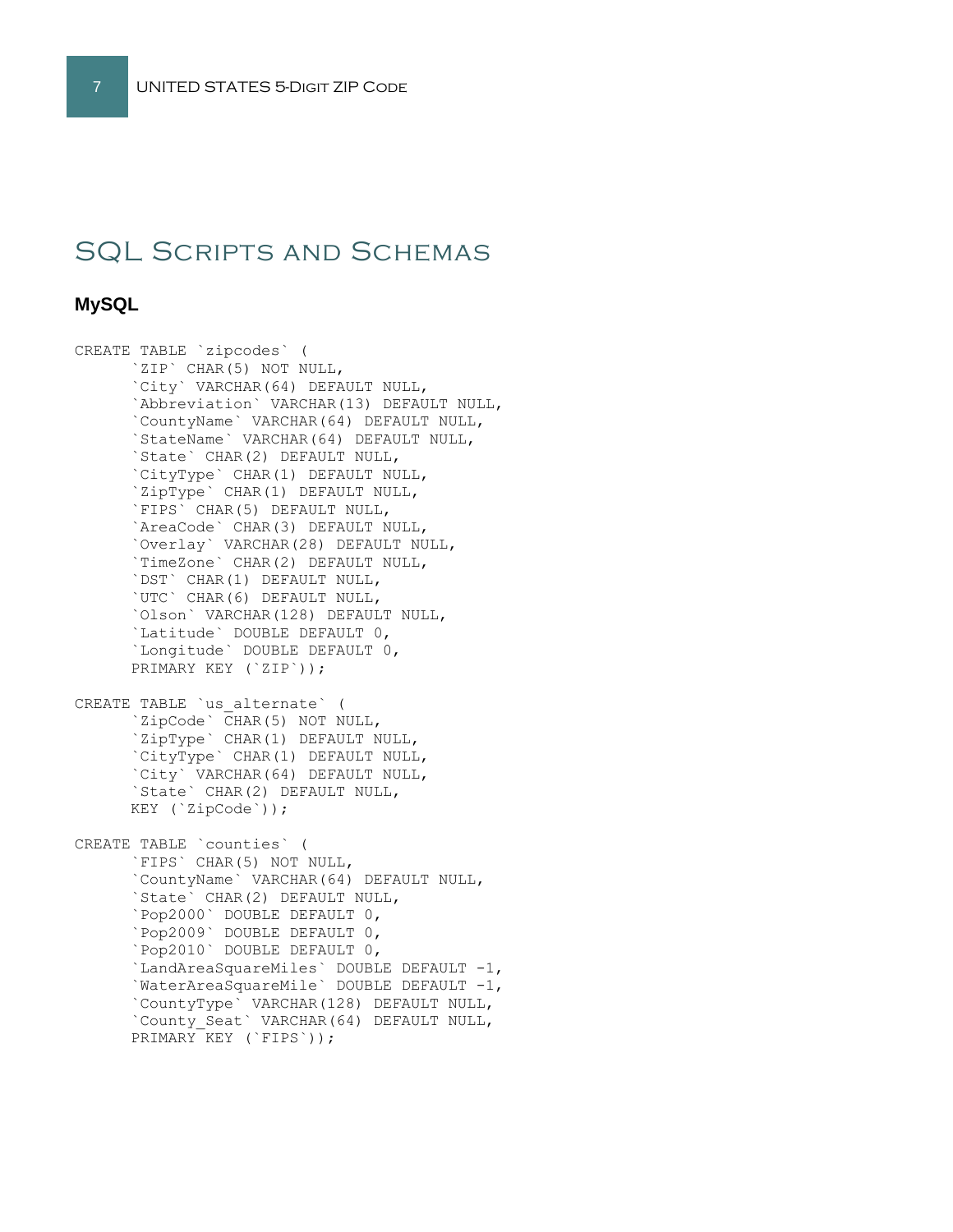## **Appendix A – State, province, and territory codes**

| AL                                 | Alabama                                | <b>NJ</b>      | New Jersey                            |  |  |  |
|------------------------------------|----------------------------------------|----------------|---------------------------------------|--|--|--|
| AK                                 | Alaska                                 | <b>NM</b>      | New Mexico                            |  |  |  |
| AZ                                 | Arizona                                | <b>NY</b>      | <b>New York</b>                       |  |  |  |
| AR                                 | Arkansas                               | <b>NC</b>      | North Carolina                        |  |  |  |
| CA                                 | California                             | <b>ND</b>      | North Dakota                          |  |  |  |
| CO                                 | Colorado                               | OH             | Ohio                                  |  |  |  |
| <b>CT</b>                          | Connecticut                            | <b>OK</b>      | Oklahoma                              |  |  |  |
| DE                                 | Delaware                               | <b>OR</b>      | Oregon                                |  |  |  |
| DC                                 | District of Columbia                   | PA             | Pennsylvania                          |  |  |  |
| <b>FL</b>                          | Florida                                | R <sub>l</sub> | Rhode Island                          |  |  |  |
| GA                                 | Georgia                                | <b>SC</b>      | South Carolina                        |  |  |  |
| HI                                 | Hawaii                                 | <b>SD</b>      | South Dakota                          |  |  |  |
| ID                                 | Idaho                                  | <b>TN</b>      | Tennessee                             |  |  |  |
| IL.                                | <b>Illinois</b>                        | ТX             | Texas                                 |  |  |  |
| IN                                 | Indiana                                | UT             | Utah                                  |  |  |  |
| IA                                 | lowa                                   | VT             | Vermont                               |  |  |  |
| KS                                 | Kansas                                 | VA             | Virginia                              |  |  |  |
| KY                                 | Kentucky                               | <b>WA</b>      | Washington                            |  |  |  |
| LA                                 | Louisiana                              | WV             | West Virginia                         |  |  |  |
| MЕ                                 | Maine                                  | WI             | Wisconsin                             |  |  |  |
| <b>MD</b>                          | Maryland                               | <b>WY</b>      | Wyoming                               |  |  |  |
| МA                                 | Massachusetts                          | <b>AS</b>      | American Samoa <sup>1</sup>           |  |  |  |
| МI                                 | Michigan                               | FM.            | Micronesia                            |  |  |  |
| ΜN                                 | Minnesota                              | GU             | Guam                                  |  |  |  |
| <b>MS</b>                          | Mississippi                            | MН             | Marshall Islands                      |  |  |  |
| МO                                 | Missouri                               | ΜP             | Northern Mariana Islands <sup>2</sup> |  |  |  |
| МT                                 | Montana                                | PW             | Palau                                 |  |  |  |
| NE                                 | Nebraska                               | <b>PR</b>      | <b>Puerto Rico</b>                    |  |  |  |
| NV.                                | Nevada                                 | UM             | Minor Islands                         |  |  |  |
| NΗ                                 | New Hampshire                          | VI             | Virgin Islands                        |  |  |  |
|                                    |                                        |                |                                       |  |  |  |
| Canada - Provinces and territories |                                        |                |                                       |  |  |  |
| AB                                 | Alberta                                | <b>NU</b>      | Nunavut <sup>3</sup>                  |  |  |  |
| BС                                 | <b>British Columbia</b>                | ON             | Ontario                               |  |  |  |
| ΜВ                                 | Manitoba                               | <b>PE</b>      | <b>Prince Edward Island</b>           |  |  |  |
| NB.                                | <b>New Brunswick</b>                   | QC             | Quebec <sup>4</sup>                   |  |  |  |
| <b>NL</b>                          | Newfoundland and Labrador <sup>5</sup> | <b>SK</b>      | Saskatchewan                          |  |  |  |
| NΤ                                 | <b>Northwest Territories</b>           | YT             | Yukon                                 |  |  |  |
| <b>NS</b>                          | Nova Scotia                            |                |                                       |  |  |  |
|                                    | <b>Mexico - States and territories</b> |                |                                       |  |  |  |
|                                    |                                        |                |                                       |  |  |  |
| AGS                                | <b>AGUASCALIENTES</b>                  | <b>MOR</b>     | <b>MORELOS</b>                        |  |  |  |
| BС                                 | <b>BAJA CALIFORNIA</b>                 | <b>NAY</b>     | <b>NAYARIT</b>                        |  |  |  |
|                                    |                                        |                |                                       |  |  |  |

United States - States and territories

*1 COMMON LANGUAGE® abbreviation for American Samoa is AM*

*2 COMMON LANGUAGE® abbreviation for Northern Mariana Islands is NN*

*3 COMMON LANGUAGE® abbreviation for Nunavut is VU*

l

*4 COMMON LANGUAGE® abbreviation for Quebec is PQ*

*5 COMMON LANGUAGE® abbreviation for Newfoundland and Labrador is NF*